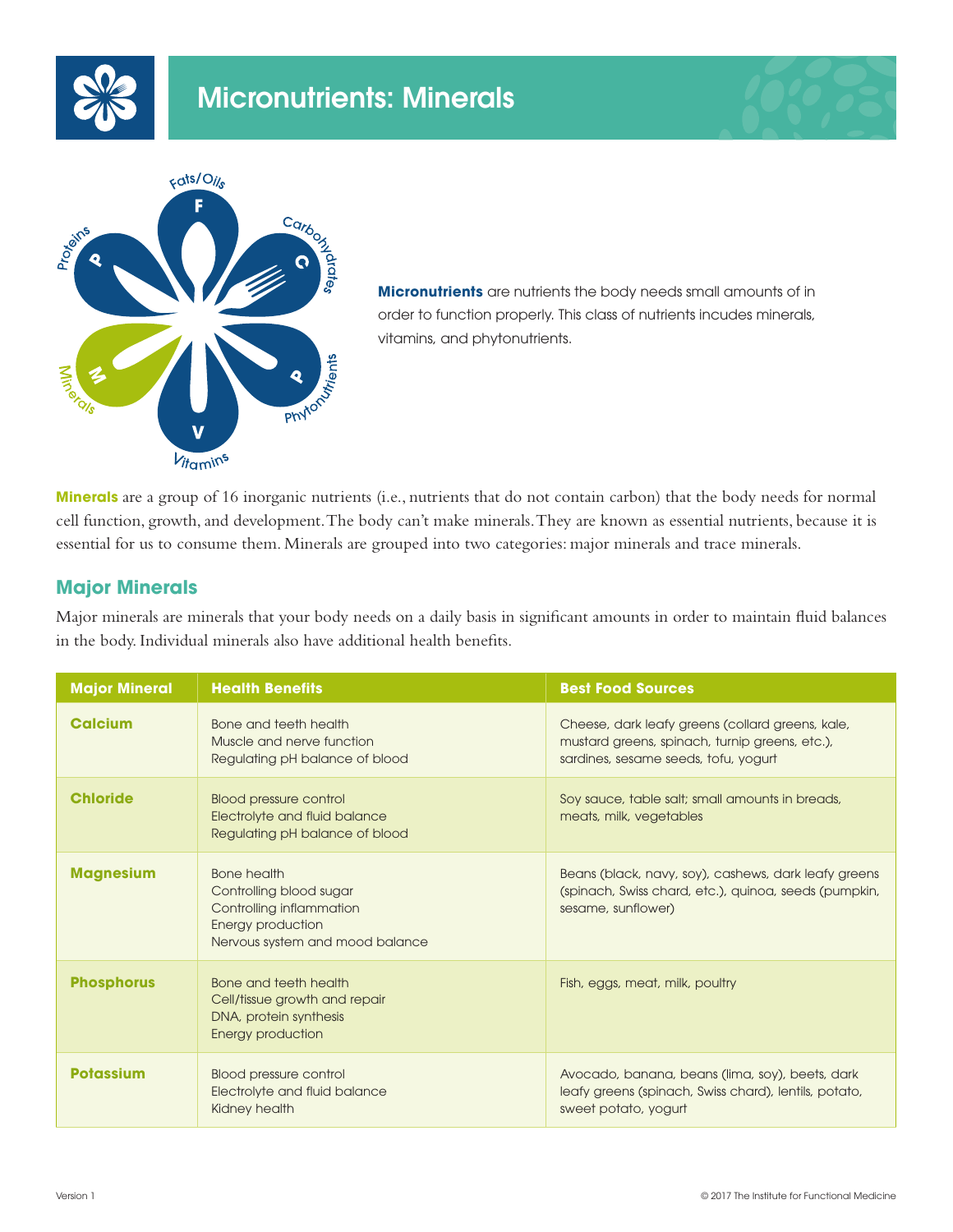### **Major Minerals** *(cont.)*

| <b>Major Mineral</b> | <b>Health Benefits</b>                                                                                                                                    | <b>Best Food Sources</b>                                                                                                                                                                                                                   |
|----------------------|-----------------------------------------------------------------------------------------------------------------------------------------------------------|--------------------------------------------------------------------------------------------------------------------------------------------------------------------------------------------------------------------------------------------|
| <b>Sodium</b>        | <b>Blood pressure control</b><br>Blood volume control<br>Electrolyte and fluid balance<br>Muscle and nerve function                                       | Almost all foods contain sodium. Processed foods<br>(especially processed meats) contain extremely high<br>levels and should be limited or avoided. Adding<br>a high-quality salt to your food is a good way to<br>ensure adequate intake. |
| <b>Sulfur</b>        | Cell structure<br>Connective tissue health<br>Controlling inflammation and pain<br>Insulin production<br><b>Metabolism</b><br>Skin, hair, and nail health | Beans, eggs, fish, meats, milk, nuts, poultry                                                                                                                                                                                              |

# **Trace Minerals**

Trace minerals are minerals that your body only needs a small amount of in order to function properly. Individual minerals also have additional health benefits.

| <b>Trace Mineral</b> | <b>Health Benefits</b>                                                                                                                                             | <b>Best Food Sources</b>                                                                                                                                                                        |
|----------------------|--------------------------------------------------------------------------------------------------------------------------------------------------------------------|-------------------------------------------------------------------------------------------------------------------------------------------------------------------------------------------------|
| <b>Chromium</b>      | <b>Blood sugar control</b><br><b>Bone health</b><br><b>Brain health</b><br>Digestion<br>Energy production<br>Eye health and vision<br>Hearth health<br>Skin health | Barley, black pepper, broccoli, green beans, lettuce<br>(romaine), oats, tomatoes                                                                                                               |
| <b>Copper</b>        | Antioxidant protection<br><b>Bone health</b><br>Cell/tissue growth and repair<br>Cholesterol balance<br><b>Energy production</b><br>Nervous system health          | Apricots (dried), asparagus, dark chocolate, dark<br>leafy greens, lentils, liver (beef), mushrooms, nuts,<br>seeds, shrimp                                                                     |
| <b>Fluoride</b>      | Bone and teeth health                                                                                                                                              | Drinking water, fish, tea                                                                                                                                                                       |
| <b>lodine</b>        | Cellular energy<br>Metabolism<br><b>Thyroid function</b><br>Thyroid hormone production                                                                             | Cod, eggs, milk (cow), salmon, sardines, sea<br>vegetables, scallops, shrimp, strawberries, tuna                                                                                                |
| <b>Iron</b>          | Energy production<br>Immune system function<br>Oxygen transport<br>Red blood cell production<br>Respiration                                                        | Asparagus, beans, bok choy, cumin, dark leafy<br>greens (collard greens, spinach, Swiss chard, etc.),<br>eggs, leeks, lentils, organ meats, parsley, poultry, red<br>meats, shellfish, turmeric |
| <b>Manganese</b>     | Antioxidant protection<br><b>Blood sugar control</b><br>Bone production and health<br>Skin, hair, and nail health                                                  | Beans, cinnamon, cloves, dark leafy greens (collard<br>greens, kale, spinach, Swiss chard, etc.), oats,<br>pineapple, rice (brown), seeds, turmeric                                             |